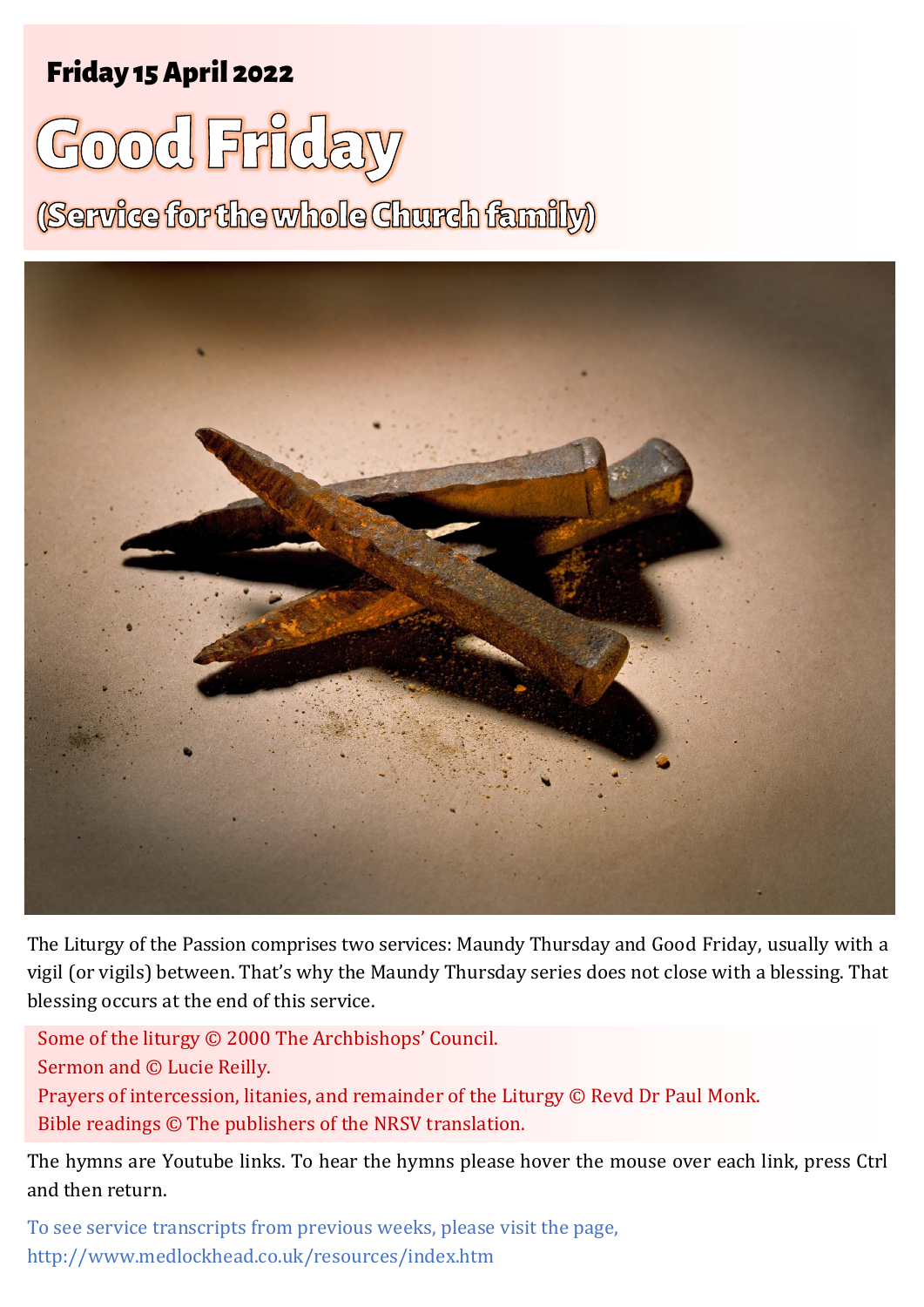## **The Welcome**

Eternal God,

in the cross of Jesus we see the cost of our sin and the depth of your love:

in humble hope and fear,

may we place at his feet all that we have and all that we are,

through Jesus Christ our Lord.

All **Amen.**

HYMN 1 **[Halleluia!](https://www.youtube.com/watch?v=jnCL3Ll3AKk)** (please click on this link to hear the hymn)

In the name of the Father and of the Son and of the Holy Spirit

All **Amen**

Grace, mercy and peace from God our Father and the Lord Jesus Christ be with you all.

All **And also with you.**

O Lord open our lips:

#### All **and our mouth shall proclaim your praise:**

Let us worship the Lord:

- All **all praise to his name.**
- All **Glory to the Father, and to the Son, and to the Holy Spirit: as it was in the beginning, is now, and shall be for ever. Amen.**

# Prayers of preparation and penitence

God our Father, we come to you in sorrow for the sins that placed you on the Cross:

Your feet were nailed to the Cross. We confess those sins which occurred when we trespassed from the paths of love. Father, forgive us:

#### All **Save us and help us**

Your hands were nailed to the Cross. We confess those sins which occurred when we used our hands for self and not for your Kingdom,

Father, forgive us:

All **Save us and help us**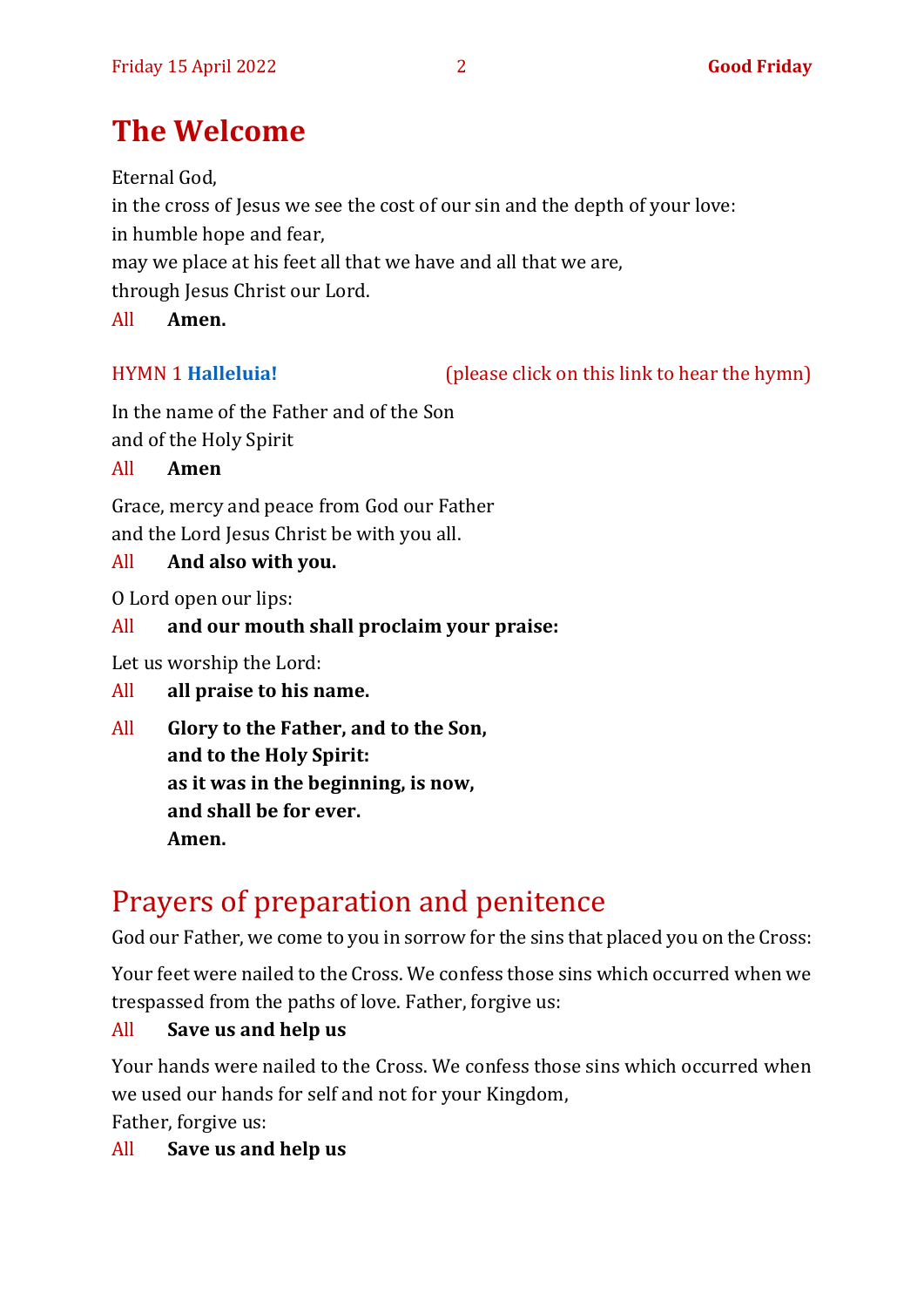Your head was pierced with a crown of thorns. We confess those sins which occurred when we allowed our minds to turn inward on self rather than outward to our neighbours. Father, forgive us:

#### All **Save us and help us**

Your side was pierced with a lance. We confess those sins which occurred when we allowed our hearts to love the world, the flesh and the devil. Father, forgive us:

#### All **Save us and help us**

May God who loved the world so much that he sent his Son to be our Saviour forgive us our sins and make us holy to serve him in the world, through Jesus Christ our Lord. All **Amen**

## Praise and thanksgiving

All **Loving Lord, fill us with your life-giving, joy-giving, peace-giving presence, that we may praise you now with our lips and all the day long with our lives, through Jesus Christ our Lord. Amen**

This Good Friday, we thank Christ for taking our sins, Lord of heaven:

#### All **We give you thanks and praise.**

This Good Friday, we thank Christ for His Cross, Lord of heaven:

All **We give you thanks and praise.**

This Good Friday, we thank Christ for winning our salvation, Lord of heaven:

#### All **We give you thanks and praise.**

Because of Good Friday, we thank God that we can know Him, Lord of heaven:

#### All **We give you thanks and praise.**

Because of Good Friday, we can be filled with the Holy Spirit, Lord of heaven:

#### All **We give you thanks and praise.**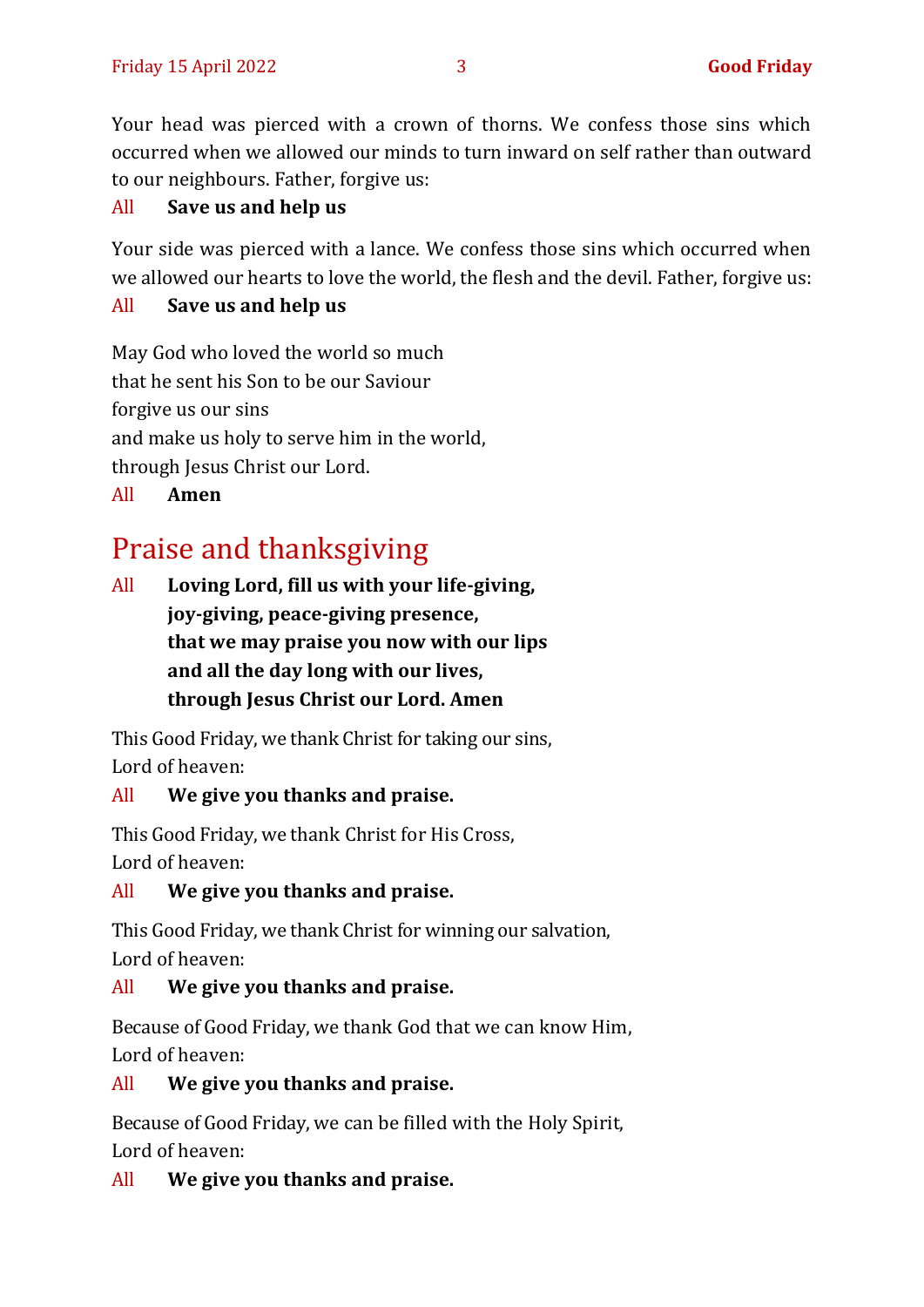Because of Good Friday, the Holy Spirit can help us become Christlike, Lord of heaven:

All **We give you thanks and praise.**

As Good Friday people, we thank God—Father, Son and Holy Spirit—for our salvation, Lord in heaven:

All **We give you thanks and praise.**

## **The Ministry of the Word**

### **The Collect**

Eternal God, in the cross of Jesus we see the cost of sin and the depth of your love: in humble hope and fear may we place at his feet all that we have and all that we are, through Jesus Christ our Lord. All **Amen**

### **First reading**

A reading from the book of the Prophet Isaiah

See, my servant shall prosper; he shall be exalted and lifted up, and shall be very high. Just as there were many who were astonished at him—so marred was his appearance, beyond human semblance, and his form beyond that of mortals—so he shall startle many nations; kings shall shut their mouths because of him; for that which had not been told them they shall see, and that which they had not heard they shall contemplate.

Who has believed what we have heard? And to whom has the arm of the Lord been revealed? For he grew up before him like a young plant, and like a root out of dry ground; he had no form or majesty that we should look at him, nothing in his appearance that we should desire him. He was despised and rejected by others; a man of suffering and acquainted with infirmity; and as one from whom others hide their faces he was despised, and we held him of no account.

Surely he has borne our infirmities and carried our diseases; yet we accounted him stricken, struck down by God, and afflicted. But he was wounded for our transgressions, crushed for our iniquities; upon him was the punishment that made us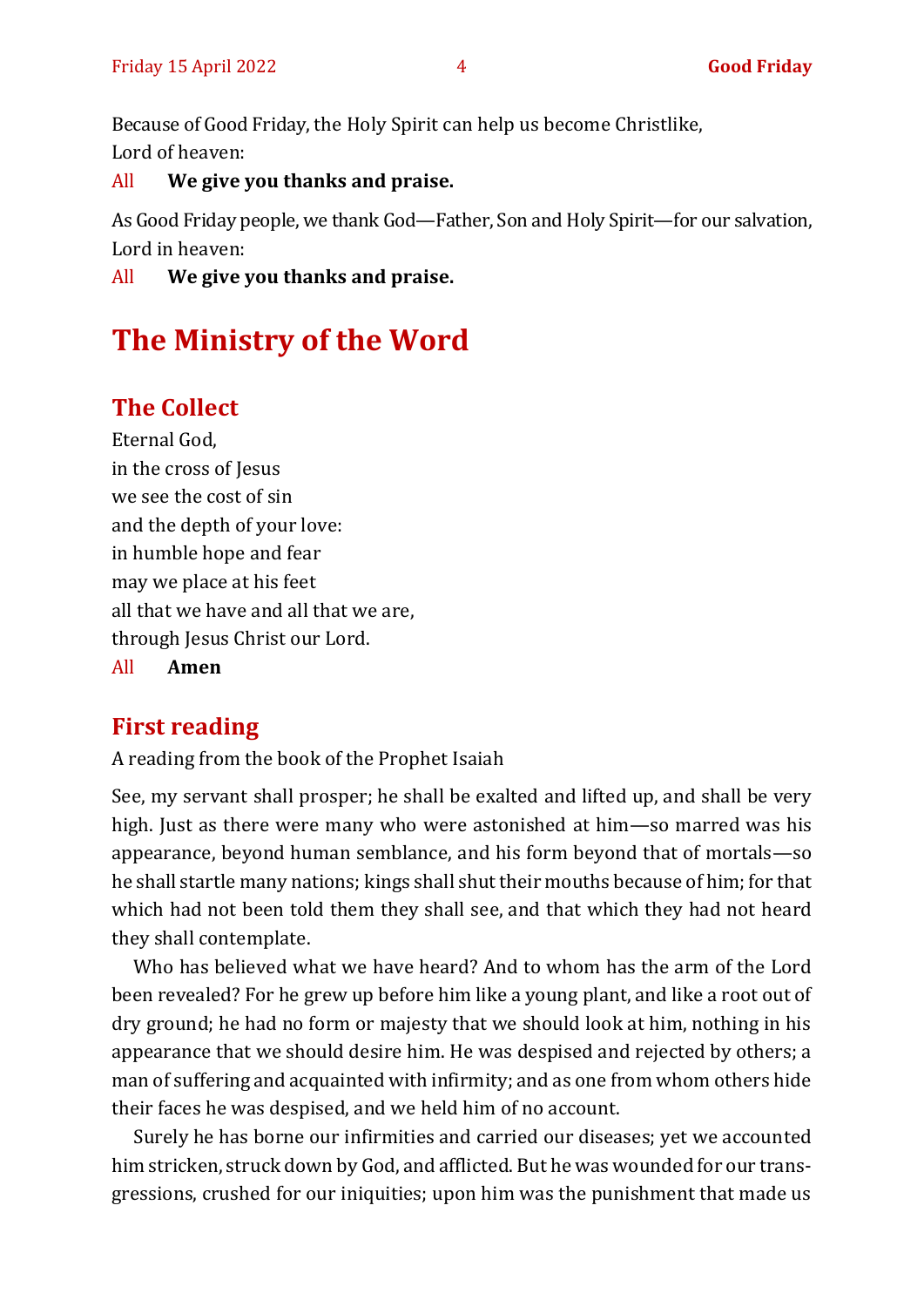whole, and by his bruises we are healed. All we like sheep have gone astray; we have all turned to our own way, and the LORD has laid on him the iniquity of us all.

He was oppressed, and he was afflicted, yet he did not open his mouth; like a lamb that is led to the slaughter, and like a sheep that before its shearers is silent, so he did not open his mouth. By a perversion of justice he was taken away. Who could have imagined his future? For he was cut off from the land of the living, stricken for the transgression of my people. They made his grave with the wicked and his tomb with the rich, although he had done no violence, and there was no deceit in his mouth.

Yet it was the will of the Lord to crush him with pain.When you make his life an offering for sin, he shall see his offspring, and shall prolong his days; through him the will of the LORD shall prosper. Out of his anguish he shall see light; he shall find satisfaction through his knowledge. The righteous one, my servant, shall make many righteous, and he shall bear their iniquities. Therefore I will allot him a portion with the great, and he shall divide the spoil with the strong; because he poured out himself to death, and was numbered with the transgressors; yet he bore the sin of many, and made intercession for the transgressors. *Isaiah 52:13–53:end*

This is the Word of the Lord

All **Thanks be to God.**

#### **Second reading**

A reading from the Letter to the Hebrews

[The Holy Spirit says] 'This is the covenant that I will make with them after those days, says the Lord: I will put my laws in their hearts, and I will write them on their minds.' He also adds, 'I will remember their sins and their lawless deeds no more.' Where there is forgiveness of these, there is no longer any offering for sin.

Therefore, my friends, since we have confidence to enter the sanctuary by the blood of Jesus, by the new and living way that he opened for us through the curtain (that is, through his flesh), and since we have a great priest over the house of God, let us approach with a true heart in full assurance of faith, with our hearts sprinkled clean from an evil conscience and our bodies washed with pure water. Let us hold fast to the confession of our hope without wavering, for he who has promised is faithful. And let us consider how to provoke one another to love and good deeds, not neglecting to meet together, as is the habit of some, but encouraging one another, and all the more as you see the Day approaching. *Hebrews 10:16–25*

This is the Word of the Lord

All **Thanks be to God.**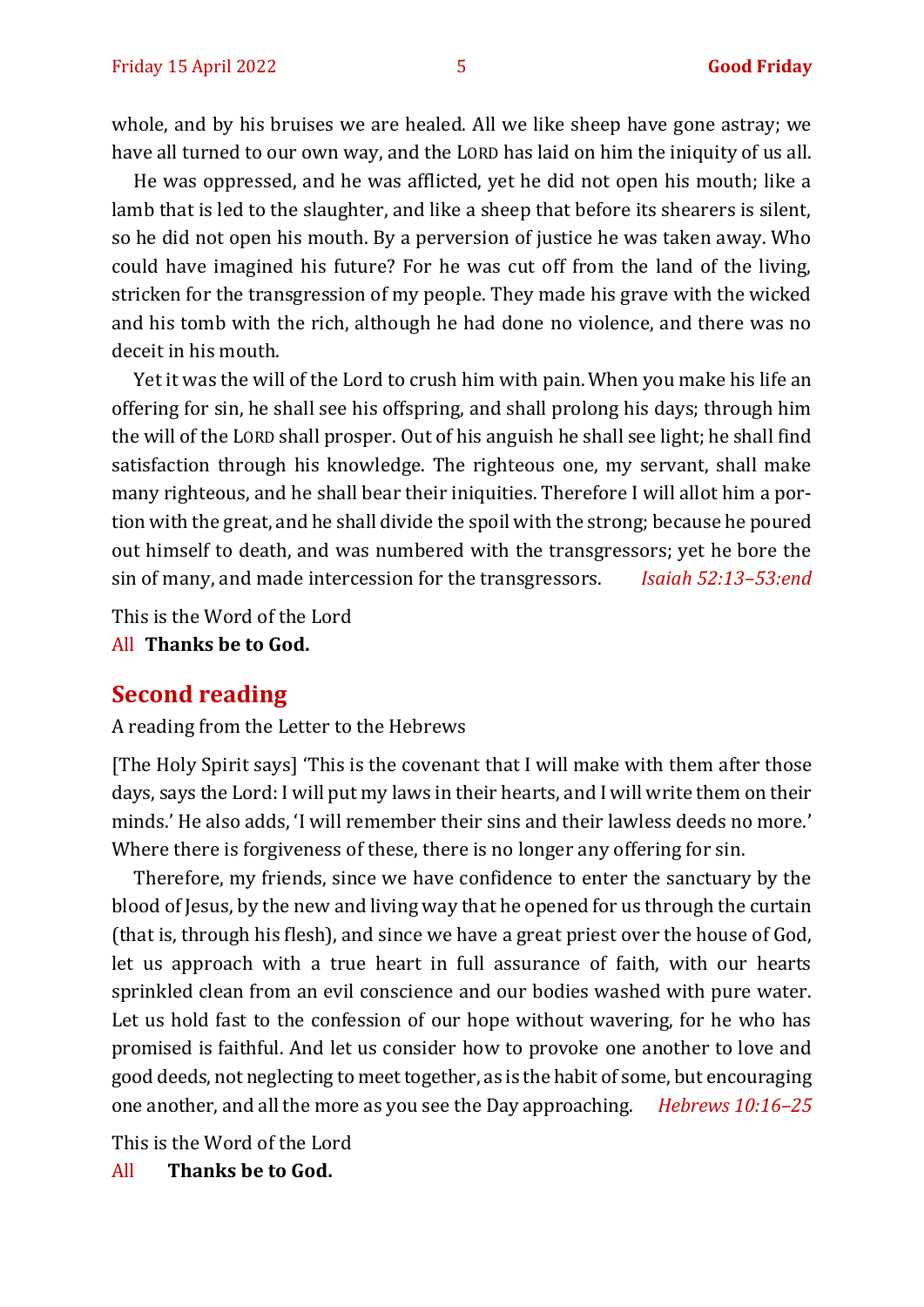HYMN 2 **[When I survey the wondrous cross](https://www.youtube.com/watch?v=kimLXNhzZMA)** (click on this link to hear the hymn) or **[Jesus, remember me](https://www.youtube.com/watch?v=cHoj6GVJzP8)** (please click on this link to hear the hymn)

#### **Gospel reading**

Hear the Gospel of our Lord Jesus Christ according to John

#### All **Glory to you O Lord.**

They took Jesus; and carrying the cross by himself, he went out to what is called The Place of the Skull, which in Hebrew is called Golgotha. There they crucified him, and with him two others, one on either side, with Jesus between them. Pilate also had an inscription written and put on the cross. It read, 'Jesus of Nazareth, the King of the Jews.' Many of the Jews read this inscription, because the place where Jesus was crucified was near the city; and it was written in Hebrew, in Latin, and in Greek. Then the chief priests of the Jews said to Pilate, 'Do not write, "The King of the Jews," but, "This man said, I am King of the Jews".' Pilate answered, 'What I have written I have written.' When the soldiers had crucified Jesus, they took his clothes and divided them into four parts, one for each soldier. They also took his tunic; now the tunic was seamless, woven in one piece from the top. So they said to one another, 'Let us not tear it, but cast lots for it to see who will get it.' This was to fulfill what the scripture says, 'They divided my clothes among themselves, and for my clothing they cast lots.' And that is what the soldiers did.

Meanwhile, standing near the cross of Jesus were his mother, and his mother's sister, Mary the wife of Clopas, and Mary Magdalene. When Jesus saw his mother and the disciple whom he loved standing beside her, he said to his mother, 'Woman, here is your son.' Then he said to the disciple, 'Here is your mother.' And from that hour the disciple took her into his own home.

After this, when Jesus knew that all was now finished, he said (in order to fulfill the scripture), 'I am thirsty.' A jar full of sour wine was standing there. So they put a sponge full of the wine on a branch of hyssop and held it to his mouth. When Jesus had received the wine, he said, 'It is finished.' Then he bowed his head and gave up his spirit. *John 19:16b–30*

This is the Gospel of the Lord All **Praise to you O Christ.** 

#### **Sermon**

Today on Good Friday we celebrate or commemorate the Good Friday of our Lord's Passion, the moment when Jesus our Lord was condemned to death by Pontius Pilate at the instigation of His opponents, he was put to suffer and he was tortured, made to bear the heavy wooden cross, and eventually he was crucified on that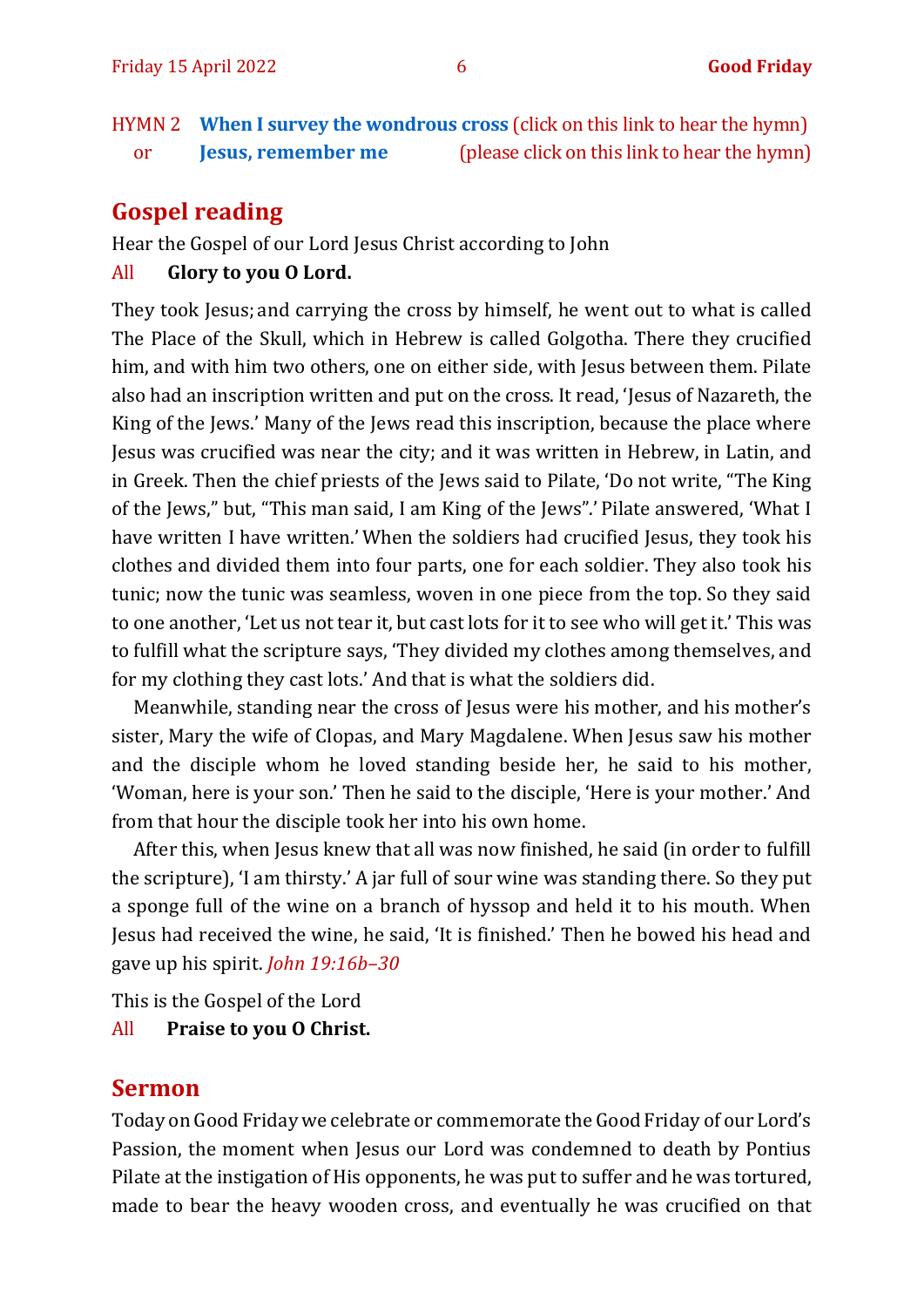cross, and died. This is what we remember today, the day when our Lord Himself died for our sake.

Our experience of John's Gospel in today's reading is heightened by everything around us. There is a profound sense of loss, of absence, in the church right now. No Joyous music. No flowers. A bare altar. A bare chancel. This is the only day in the Church calendar when the Eucharist is not and should not be celebrated. We are almost in a state of suspended animation. All we can do is remember once more what was given for us.

We reflect. We relive it. We grieve.

I don't think we can ever really understand Good Friday in a logical or intellectual sense, we can't make any sense of the whole situation. But that's OK, maybe we're allowed to not understand. For example, each Sunday we say, 'Great is the *mystery* of faith…' In context, this phrase, spoken or sung, refers to 'the entire mystery of salvation through Christ's death, resurrection and ascension, which is made present in the celebration of the Eucharist' and it's true: how can an immortal God not be immortal?!

The best way to try to 'understand' these supernatural paradoxes is to re-live them—to remember in the sense of reversing any prior *dis*-*membering*. We put the story back together again but in a supernatural way. It's best to do so through the lens of love rather than mere incomplete fact. And we do this in love because God *is* love.

So how do we re-assemble, in love? First, we relearn the sheer sinfulness of sin: it's a refusal to accept the claims of God's love. Then we must learn the sheer holiness of God who, because of that holiness, cannot co-exist with sin. Love is like that. Finally, we re-learn the lovingness of God, who by very nature of that love will do absolutely anything to get past our sin to re-enter into relationship with us His children.

Hence the incarnation is the kickstarting of God's chosen means toward atonement. And that atonement is Good. It's *Good* Friday because it re-establishes that relationship of love.

At Easter we join Christ as we celebrate his passion, death, and resurrection. God is revealing to us a truth, a powerful truth, the single truth, Himself. Yesterday we met Christ at the Last Supper, we travelled with Him to the Garden of Gethsemane, we waited with Him and prayed with Him and tried to stay awake with Him.

Today we die with Him.

Today is a quiet day. A day to reflect on death—not only the death of Jesus but in many ways our own. We die at the end of our mortal span. But we can also die to self and to sin … but where does the power to enact that death to self come from? So today becomes a day to reflect on our sin and what is cost for God to do away with it, to rid *us* of *our* sin. A day to reflect on where we would be if Christ was not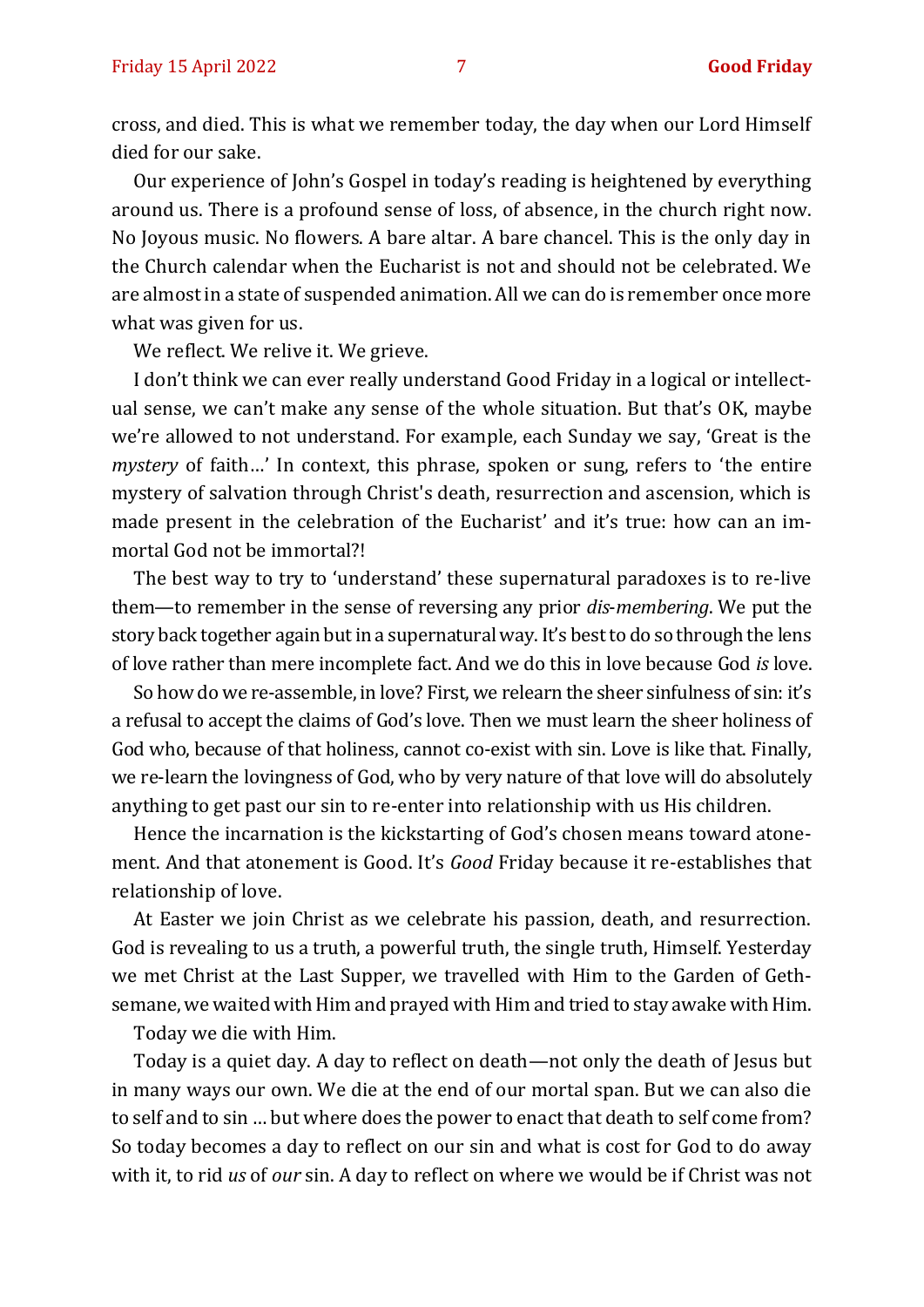in our lives. Today we reflect on the great sacrifice Christ made for us. On the things in our lives that required Him to make that sacrifice for us.

Today is 'Good' because we know the end of the story, we know about Christ's Glorious Resurrection, we know about the difference Christ makes in our daily lives. We don't reach Easter without going through the Triduum -- no death = no new life. The Easter Triduum (by which we mean the time from Maundy Thursday to Easter Sunday) is about the whole journey with Christ: and today as we start that three-day journey we must walk past and experience the cross.

The Cross that Christ was nailed to, the Cross that he was lifted on for all to see, the Cross he was slowly and painfully crucified on, the Cross which Jesus our saviour died on.

The last words of the Lord in John's Gospel today are, 'it is finished.' A short and simple phrase like, 'the end' at the conclusion of a film. But John and all the gospel writers make one thing perfectly clear. The last words of Jesus were not spoken in gasping resignation and defeat. They were not the words of a man dying without a cause. 'It is finished' was the signal from the Saviour that salvation is assured. All he came to do is surely done. 'It is finished!' The word in all of its parts is now fulfilled. In John's view, these words of Christ were spoken in triumph from the cross and were meant to be his signal of victory to the entire world and to everyone. 'It is finished.' Your sins are forgiven. And that's final!

Thanks be to God. Amen.

#### HYMN 3 **[Lamb of God](https://www.youtube.com/watch?v=aPtTOnePEH4)** (click on the link for the hymn)

#### **A Statement of Christian Belief**

I now ask you to stand and declare the profession of Christian faith into which you were baptised, and into which you live and grow:

Do you believe and trust in God the Father, the source of all being and life, the one for whom we exist? All **We believe and trust in him.**

Do you believe and trust in God the Son, who took our human nature, died for us and rose again?

All **We believe and trust in him.**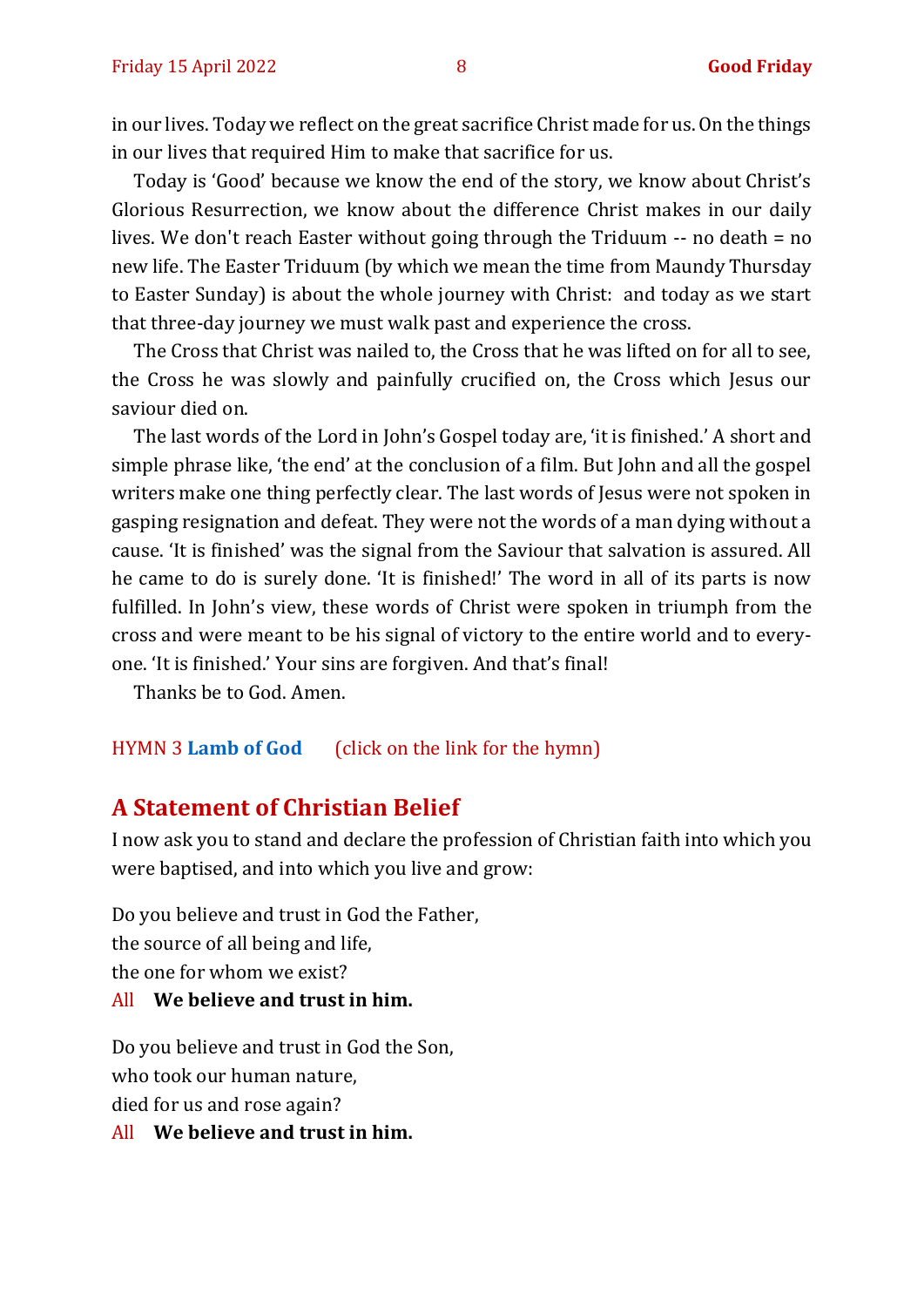Do you believe and trust in God the Holy Spirit, who gives life to the people of God and makes Christ known in the world?

#### All **We believe and trust in him.**

This is the faith of the Church.

All **This is our faith. We believe and trust in one God, Father, Son, and Holy Spirit. Amen.**

## **The Prayers**

Jesus, though crucified, is raised from the dead and now draws alongside us as we offer prayers to God for the world, the church, and all for whom Jesus died on the cross. Today we pray for …

Lord in your mercy

#### All **Hear our prayer**

We pray for the church of God on this Good Friday that all who are disciples of Jesus will be given the grace and strength they need to walk in the way of the cross, speaking words of love and truth in places of hatred and lies. Today we pray for … Lord in your mercy

#### All **Hear our prayer**

We pray for God's world on this Good Friday that the dying Jesus on the cross and the living Jesus of resurrection will draw all people to himself, the source of eternal reconciliation and salvation. Today we pray for …

Lord in your mercy

#### All **Hear our prayer**

We pray for the communities in which we live, work and worship that bonds of love within families and between friends will be healed where they are broken and strengthened where they are weak. Today we pray for …

Lord in your mercy

#### All **Hear our prayer**

We pray for all those who are experiencing their own Good Friday darkness that all who suffer pain of body or mind will be held by the hands of Jesus which bear the marks of his pain and the promise of restoration and resurrection. Today we pray for …

Lord in your mercy

#### All **Hear our prayer**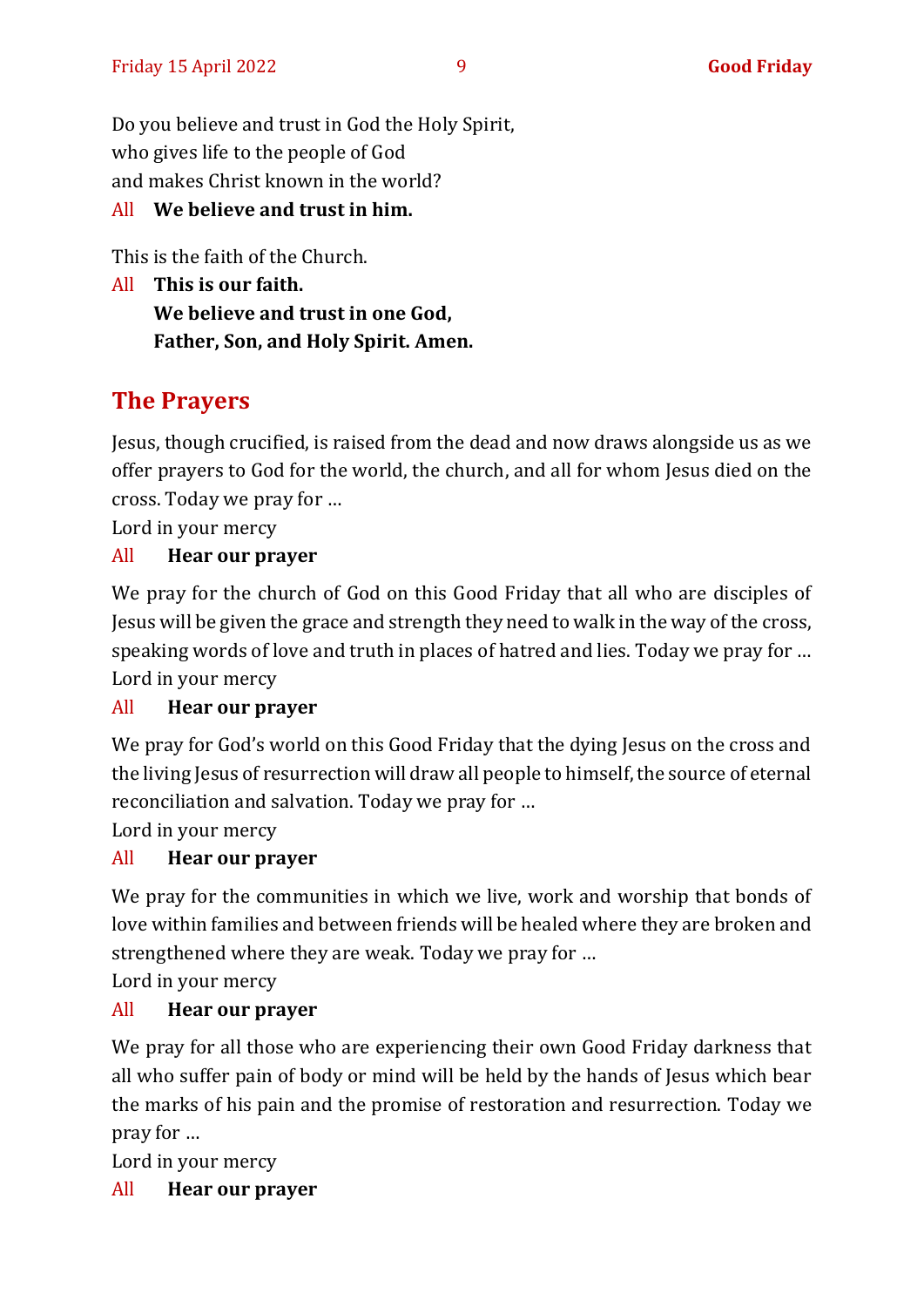Heavenly Father, at the foot of the cross on which Jesus died we offer you these prayers in hope, trusting in your promise to hear us and in your power which raised Jesus from the dead. Let your grace, mercy, love and peace surround us and all those for whom we have prayed in the name of your Son, Jesus Christ, our Lord. Today we pray for …

Lord in your mercy

#### All **Hear our prayer**

We gather together all these prayers using the words that Jesus himself taught us:

All **Our Father in heaven, hallowed be your name, your kingdom come, your will be done, on earth as in heaven. Give us today our daily bread. Forgive us our sins as we forgive those who sin against us. Lead us not into temptation but deliver us from evil. For the kingdom, the power, and the glory are yours now and for ever. Amen.**

#### **The Peace**

The Lord Jesus Christ said to his Apostles, 'My peace I leave you, my peace I give you.

The peace of the Lord be always with you

All **and also with you**.

HYMN 4 **[Nearer my God to thee](https://www.youtube.com/watch?v=gWz4feHp0ko)** (please click on this link to hear the hymn)

#### **The conclusion and dismissal**

All **Eternal God, giver of love and life, your Son Jesus Christ has sent us into all the world to preach the gospel of the Kingdom. Confirm us in his mission, and help us to live the good news we proclaim, through Jesus Christ our Lord. Amen.**